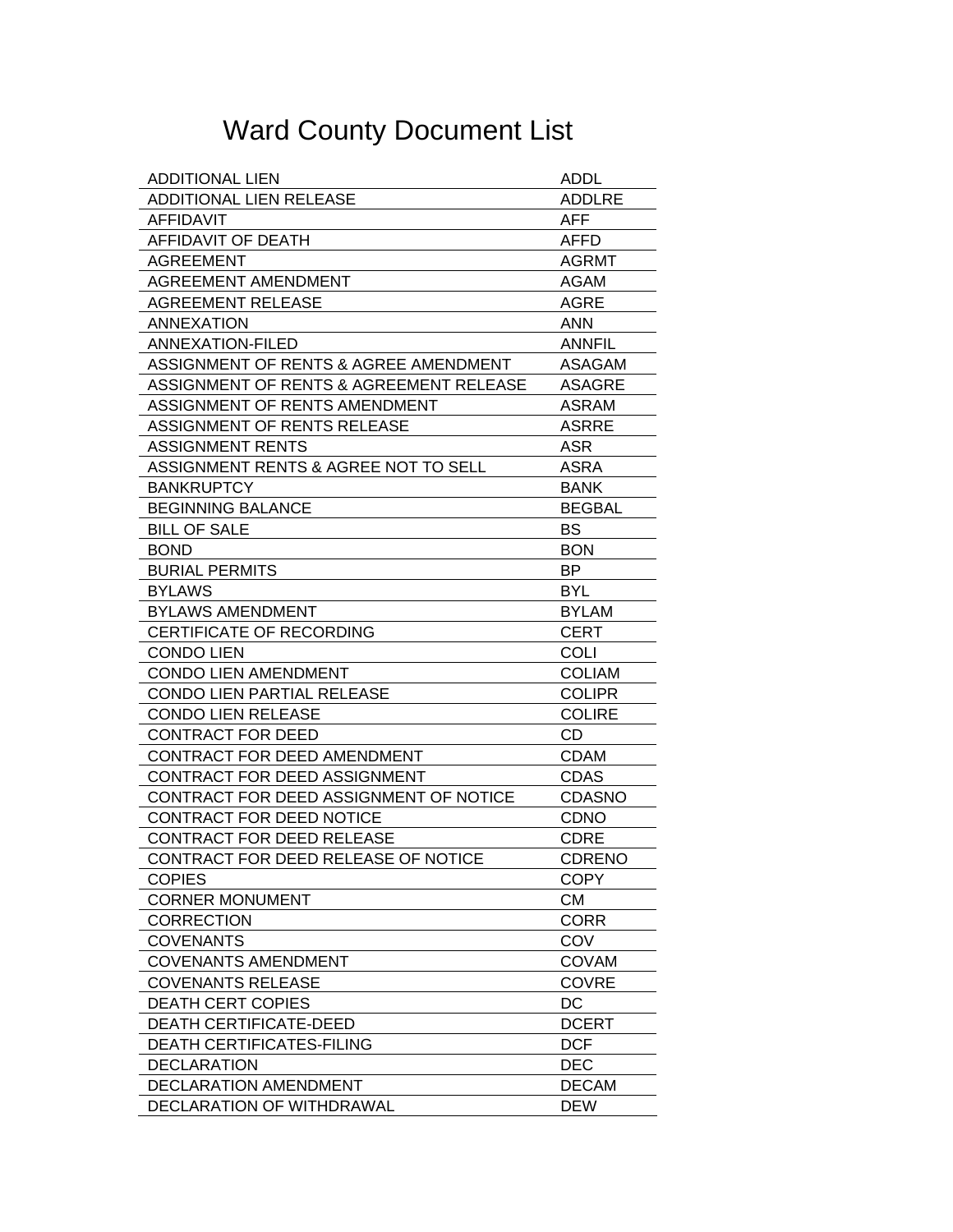| DEED                                   | D              |
|----------------------------------------|----------------|
| <b>DEED AMENDMENT</b>                  | <b>DEAM</b>    |
| DETERMINATION OF HEIRS                 | <b>DHEIRS</b>  |
| <b>EASEMENT</b>                        | EA             |
| <b>EASEMENT AMENDMENT</b>              | <b>EAAM</b>    |
| <b>EASEMENT ASSIGNMENT</b>             | <b>EAAS</b>    |
| <b>EASEMENT PARTIAL RELEASE</b>        | <b>EAPR</b>    |
| <b>EASEMENT RELEASE</b>                | <b>EARE</b>    |
| <b>EQUALIZATION STATEMENT</b>          | <b>EQUAL</b>   |
| <b>ERROR CORRECTION</b>                | <b>ERRCORR</b> |
| <b>ESTATE TAX LIEN</b>                 | <b>ESTL</b>    |
| <b>ESTATE TAX LIEN RELEASE</b>         | <b>ESTRE</b>   |
| <b>FARM AGREEMENTS</b>                 | <b>FARM</b>    |
| FEDERAL TAX LIEN DISCHARGE OF PROPERTY | <b>FTLDIS</b>  |
| FEDERAL TAX LIEN SUBORDINATION         | <b>FTLSUB</b>  |
| <b>IMAGES</b>                          | <b>IMAG</b>    |
| <b>INCORPORATION</b>                   | <b>INC</b>     |
| <b>INCORPORATION AMENDMENT</b>         | <b>INCAM</b>   |
| JUDGMENT DEED AMENDMENT                | <b>JUDDAM</b>  |
| <b>JUDGMENT DEED RELEASE</b>           | <b>JUDDRE</b>  |
| <b>JUDGMENT MISC AMENDMENT</b>         | <b>JUDMAM</b>  |
| JUDGMENT MISC RELEASE                  | <b>JUDMRE</b>  |
| JUDGMENT MTG AMENDMENT                 | <b>JUMTAM</b>  |
| <b>JUDGMENT MTG RELEASE</b>            | <b>JUMTRE</b>  |
| JUDGMENT-DEED                          | <b>JUDGD</b>   |
| <b>JUDGMENT-MISC</b>                   | <b>JUDG</b>    |
| <b>JUDGMENT-MTG</b>                    | <b>JUDGM</b>   |
| <b>LEASE AMENDMENT</b>                 | <b>LEAM</b>    |
| <b>LEASE ASSIGNMENT</b>                | <b>LEAS</b>    |
| <b>LEASE NOTICE</b>                    | <b>LENO</b>    |
| <b>LEASE RELEASE</b>                   | <b>LERE</b>    |
| <b>LEASE RELEASE NOTICE</b>            | <b>LERENO</b>  |
| <b>LEASES</b>                          | L              |
| <b>LETTERS</b>                         | <b>LTRS</b>    |
| LETTERS OF PERSONAL REPRESENTATIVE     | <b>LTPR</b>    |
| <b>LIS PENDENS</b>                     | <b>LISPEN</b>  |
| LIS PENDENS AMENDMENT                  | <b>LISAM</b>   |
| LIS PENDENS PARTIAL RELEASE            | <b>LISPARE</b> |
| LIS PENDENS RELEASE                    | <b>LISRE</b>   |
| <b>MARRIAGE APP</b>                    | МA             |
| <b>MARRIAGE CEREMONY</b>               | MC             |
| <b>MARRIAGE CERTIFICATE</b>            | <b>MCERT</b>   |
| <b>MASTER FORM MORTGAGE</b>            | <b>MASTER</b>  |
| <b>MECHANICS LIEN</b>                  | ML             |
| MECHANICS LIEN AMENDMENT               | <b>MLAM</b>    |
| <b>MECHANICS LIEN NOTICE</b>           | <b>MLNO</b>    |
| MECHANICS LIEN NOTICE AMENDMENT        | <b>MLNOAM</b>  |
| <b>MECHANICS LIEN NOTICE RELEASE</b>   | <b>MLNORE</b>  |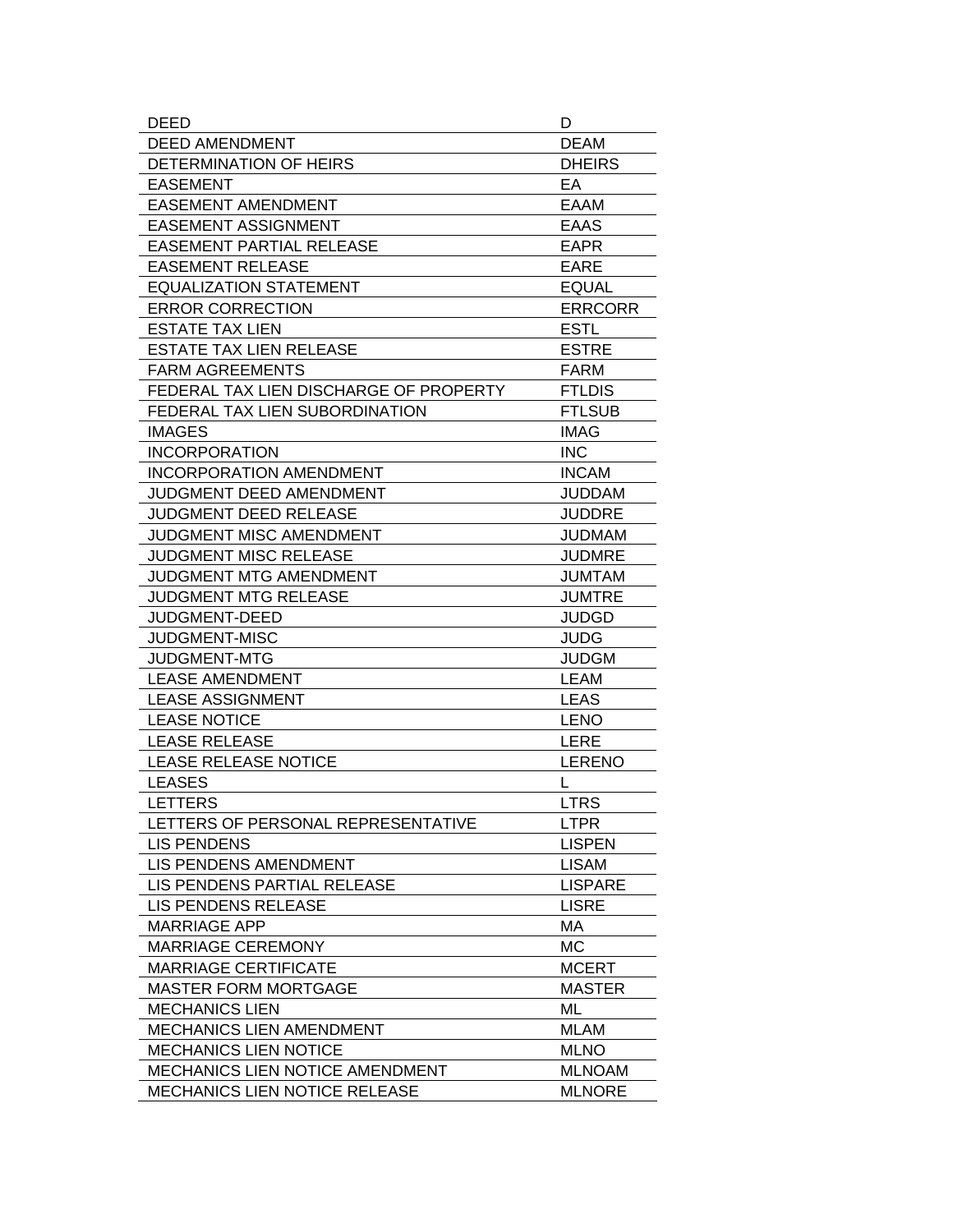| <b>MECHANICS LIEN RELEASE</b>        | MLRE             |
|--------------------------------------|------------------|
| <b>MERGER</b>                        | <b>MER</b>       |
| MILITARY DISCHARGE                   | MDI              |
| MINERAL DEED                         | MD.              |
| MINERAL DEED AMENDMENT               | <b>MDAM</b>      |
| MINERAL DEED ASSIGNMENT              | <b>MDAS</b>      |
| <b>MISCELLANEOUS</b>                 | <b>MISC</b>      |
| <b>MORTGAGE</b>                      | <b>MTG</b>       |
| <b>MORTGAGE ASSIGNMENT</b>           | <b>MTGASS</b>    |
| MORTGAGE ASSIGNMENT RELEASE          | <b>MTASRE</b>    |
| <b>MORTGAGE ASSUMPTION</b>           | <b>MTGAS</b>     |
| <b>MORTGAGE LIEN</b>                 | MTGL             |
| <b>MORTGAGE LIEN</b>                 | <b>MTGL</b>      |
| <b>MORTGAGE MODIFICATION</b>         | <b>MTGMO</b>     |
| <b>MORTGAGE PARTIAL RELEASE</b>      | <b>MTGPRE</b>    |
| <b>MORTGAGE RELEASE</b>              | <b>MTGREL</b>    |
| <b>MORTGAGE SATISFACTION</b>         | <b>MTGSAT</b>    |
| <b>MORTGAGE SUBORDINATION</b>        | <b>MTGSUB</b>    |
| <b>MULTI FAMILY USE</b>              | MFU              |
| <b>NAME CHANGE</b>                   | <b>NCHG</b>      |
| NOTICE OF LAPSE OF MINERAL INTEREST  | <b>NLM</b>       |
| <b>NOTICE OF SALE</b>                | <b>NOS</b>       |
| OIL & GAS ASSIGNMENT                 | O&GAS            |
| OIL & GAS ASSN & BILL OF SALE        | O&GABS           |
| OIL & GAS LEASE                      | O&GL             |
| OIL & GAS LEASE AMENDMENT            | O&GAM            |
| OIL & GAS LEASE ASSIGNMENT AMENDMENT | O&GASAM          |
| OIL & GAS RELEASE                    | O&GRE            |
| OIL & GAS SUBORDINATION              | O&GSUB           |
| <b>OPTION TO PURCHASE</b>            | <b>OPP</b>       |
| OPTION TO PURCHASE RELEASE           | <b>OPPRE</b>     |
| ORDER CONFIRMING SALE                | <b>ORCSA</b>     |
| <b>OUTLOT</b>                        | OTL              |
| <b>OVERPAYMENT</b>                   | OP               |
| PARTYWALL AGREEMENT                  | <b>PWA</b>       |
| PARTYWALL AMENDMENT                  | <b>PWAM</b>      |
| <b>PASSPORTS</b>                     | <b>PASS</b>      |
| <b>PATENT</b>                        | P                |
| PERPETUAL CARE LICENSE               | <b>PCLICENSE</b> |
| <b>PLAT</b>                          | PL               |
| POWER OF ATTORNEY                    | <b>POA</b>       |
| POWER OF ATTORNEY REVOCATION         | <b>POWRE</b>     |
| PURCHASER'S LIEN                     | <b>PUR</b>       |
| PURCHASER'S LIEN RELEASE             | <b>PURREL</b>    |
| <b>RATIFICATION</b>                  | <b>RAT</b>       |
| <b>RECEIPT</b>                       | <b>REC</b>       |
| <b>REDEMPTION</b>                    | <b>REDEM</b>     |
| RELEASE-MISC.                        | <b>RELM</b>      |